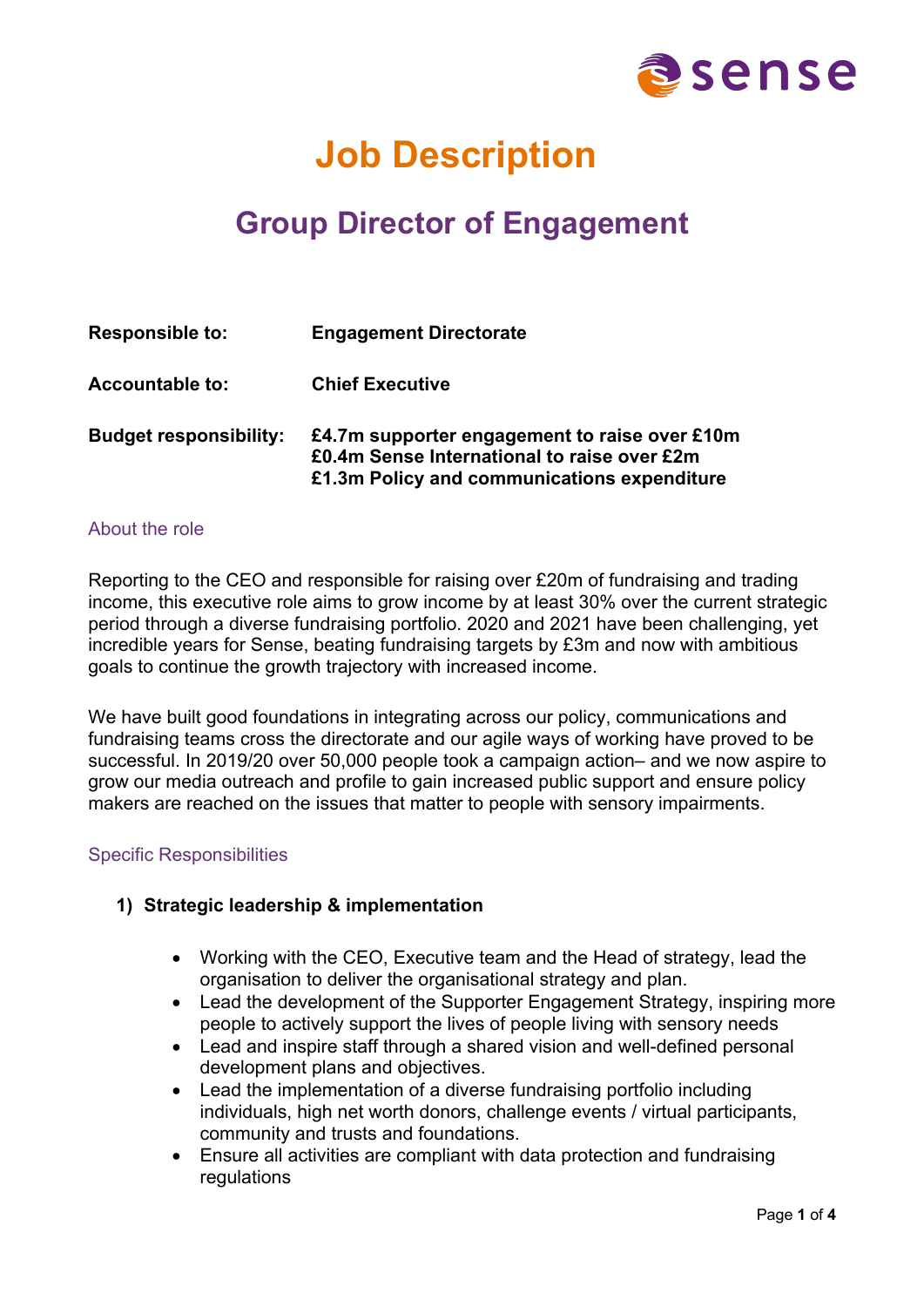

### **2) External Representation & Brand**

- Lead the brand strategy to drive awareness
- Oversee the development of our brands to: help strengthen levels of trust and awareness
- Drive the strategy for accessible and engaging content which inspire audiences to take action
- Working with the Deputy Director of Engagement, design clearly articulated brand awareness campaigns across owned, earned and paid for media to influence policy makers, parliamentarians and commissioners.
- Represent Sense externally through the media and events, as well as building senior level relationships with corporates, high net worth individuals and trusts & foundations

### **3) Insights & impact**

- Through audience insights make evidence-based decisions to improve Supporter Engagement activities
- Reporting to the CEO and Board of Trustees, track and report progress against KPIs highlighting risks and mitigations to deliver on financial, campaigning, policy and brand targets.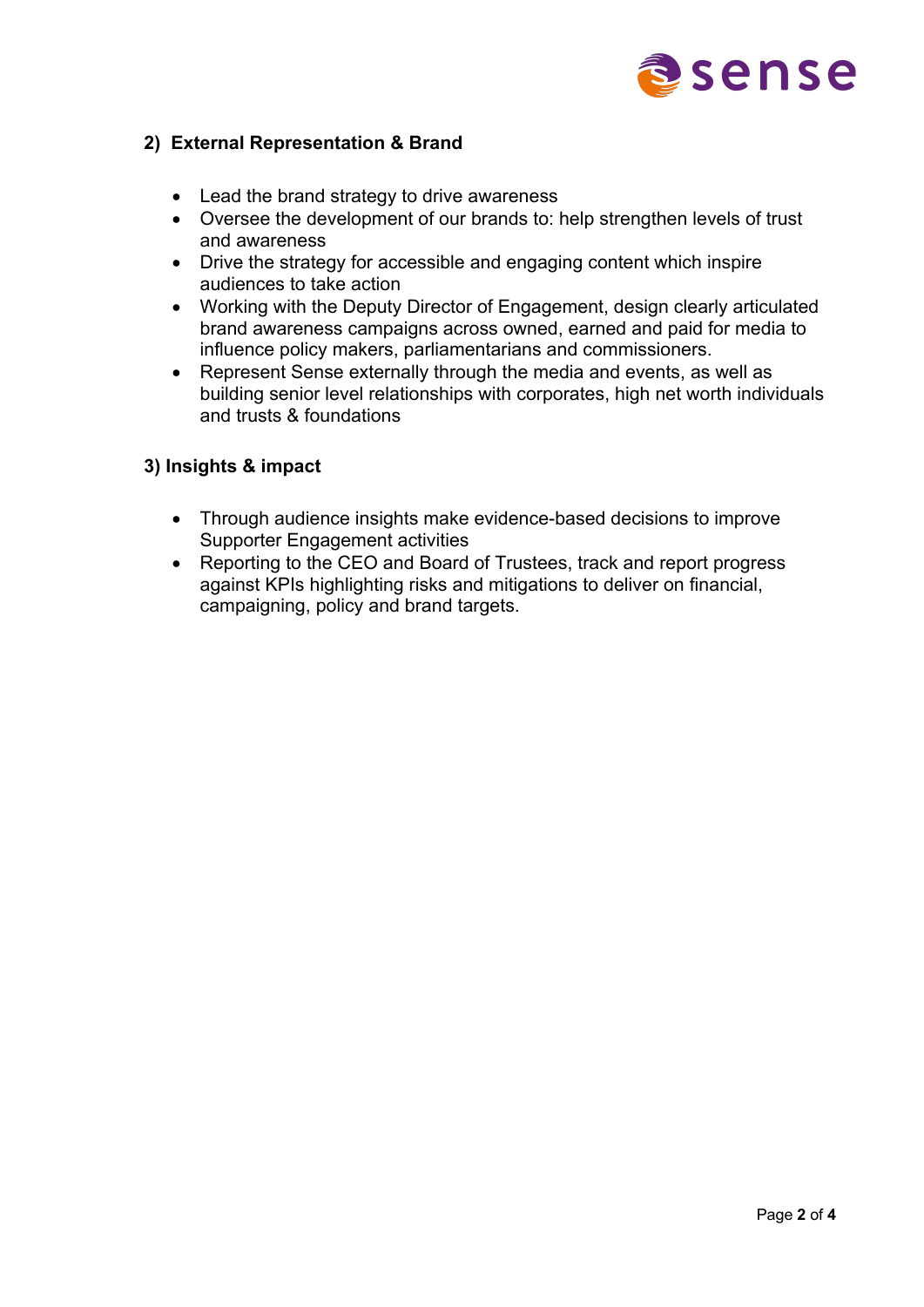

# **Person Specification**

## **Group Director of Engagement**

The essential criteria are those things which you must have to do the job. Desirable criteria are those qualities that would be either useful, or an advantage to have and/or are things that you could be trained to do.

| <b>Education and Training</b>                                                   |                               |  |
|---------------------------------------------------------------------------------|-------------------------------|--|
| <b>Essential Criteria</b>                                                       | Desirable Criteria            |  |
| Relevant level of formal education or<br>equivalent qualification by experience | Fundraising body membership   |  |
|                                                                                 | Experience of public speaking |  |

| <b>Achievements, Experience, Skills &amp; Abilities</b>                                                                                                                                                                     |                                                                                                                           |  |
|-----------------------------------------------------------------------------------------------------------------------------------------------------------------------------------------------------------------------------|---------------------------------------------------------------------------------------------------------------------------|--|
| <b>Essential Criteria</b>                                                                                                                                                                                                   | <b>Desirable Criteria</b>                                                                                                 |  |
| Senior leadership in a customer or<br>supporter marketing and sales/fundraising<br>function                                                                                                                                 | Senior leadership experience in a<br>supporter engagement (or similar) function<br>within the not-for-profit organisation |  |
| Experience of raising significant levels of<br>fundraised or sales income from a diverse<br>range of streams include Individuals, High<br>Net worth Individuals, Trusts and<br>Foundations, Events and Community<br>sources | Experience of retail / trading / ecommerce<br>Experience of tech partnerships                                             |  |
| Experience of leading, managing and<br>motivating teams including setting and<br>monitoring performance objectives                                                                                                          | Experience of performance management<br>and disciplinary procedures                                                       |  |